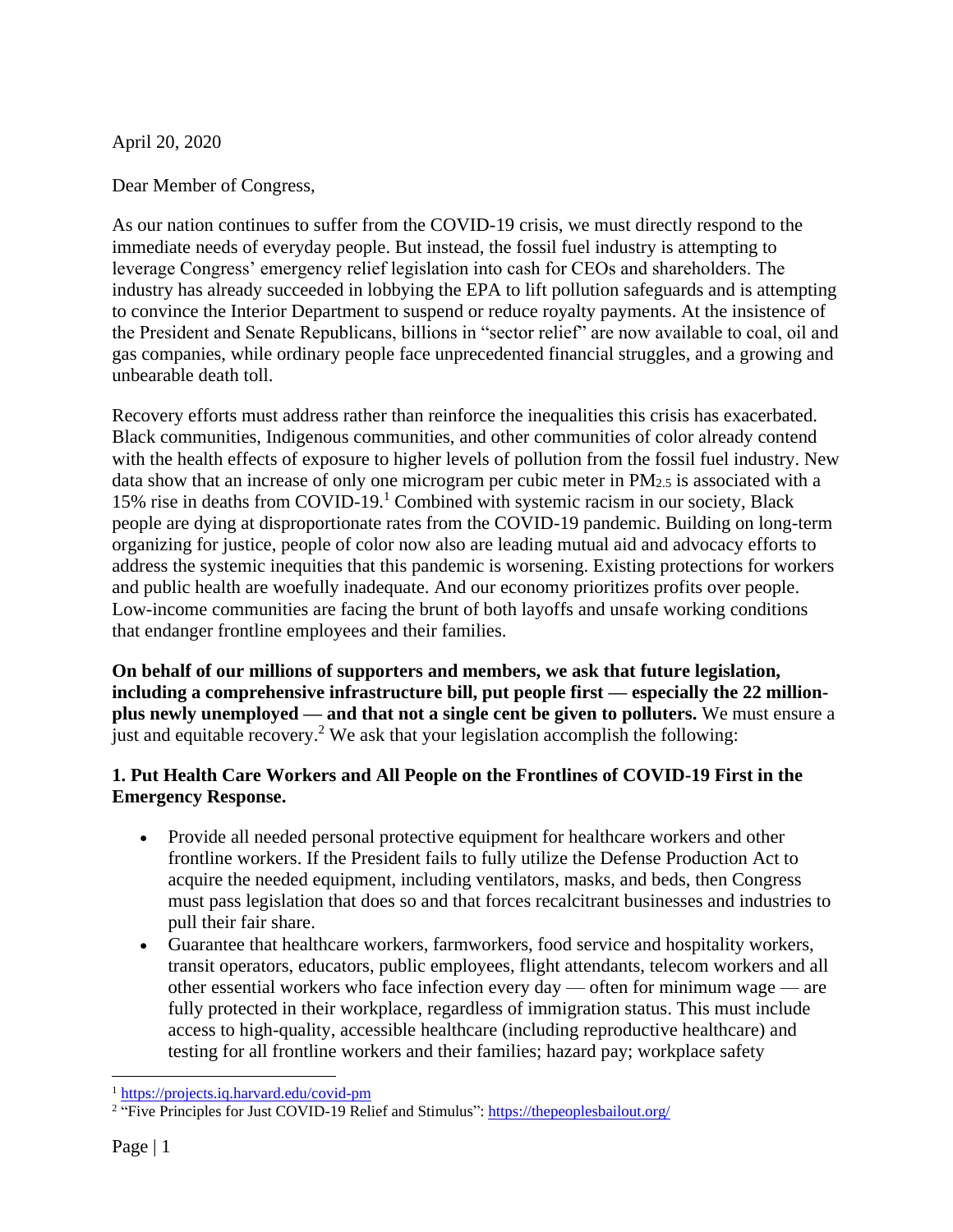precautions to minimize the spread of the virus; childcare support; paid sick leave; and collective bargaining now and continuing after the crisis.

- Guarantee full wage replacement to all workers who have lost their jobs regardless of citizenship status — and compensation to those now working drastically reduced hours. There must be no punitive restrictions or means testing.
- Establish a task force to address that COVID-19 is disproportionately impacting Black and Indigenous people and other people of color, and a process for implementing the task force recommendations. This task force must be led by people of color from the communities most impacted.
- Directly address the disproportionate impact on communities of color by ensuring that healthcare facilities that serve these communities receive critical resources, including beds, ventilators, and personal protective equipment. Expand and cover medical bills and testing even for the uninsured, regardless of citizenship status.
- Release people in ICE detention centers as well as vulnerable people that are incarcerated.
- Institute a nation-wide moratorium on evictions, loss of homes, and the shut-offs of power, water, broadband, and other utility services — a problem that is especially severe in Black communities, Indigenous communities, and other communities of color. 3

## **2. Federal Assistance Must Support People, Not The Fossil Fuel Industry.**

- Exclude the fossil fuel industry from receiving loans and other support from Federal Reserve programs funded through recent stimulus legislation and other royalty relief.
- Prohibit purchases into the Strategic Petroleum Reserve.
- Require that all industries, including all fossil fuel companies, fully comply with all environmental, health, and safety laws during the pandemic to protect workers, communities and the environment.
- Prohibit liability waivers for fossil fuel polluters that shield the industry from current and future lawsuits.
- Halt new fossil fuel leasing and production on public lands and waters during the emergency until at least 60 days after the COVID-19 national emergency is lifted.
- Pause all decision- and rule-making regarding oil, gas, and mining until at least 60 days after the COVID-19 national emergency is lifted.
- Eliminate tax breaks and subsidies that support fossil fuel corporations.
- Condition any additional relief to the aviation industry or cruise ship industry on ensuring the safety of our climate, impacted workers, and affected communities. Any mandated emission reductions should be direct and not rely on offsets.<sup>4</sup>

## **3. Recovery Funds Should Provide a Just Transition 5 for Fossil Fuel Workers and Communities Economically Dependent on Declining Fossil Fuel Production.**

<sup>4</sup> *On aviation:* [https://biologicaldiversity.org/programs/climate\\_law\\_institute/pdfs/Aviation-bailout-sign-on](https://biologicaldiversity.org/programs/climate_law_institute/pdfs/Aviation-bailout-sign-on-letter_3.19.2020.pdf)[letter\\_3.19.2020.pdf;](https://biologicaldiversity.org/programs/climate_law_institute/pdfs/Aviation-bailout-sign-on-letter_3.19.2020.pdf) *On cruise ships:* [http://foe.org/wp-content/uploads/2020/03/Congress-Cruise-Bailout-](http://foe.org/wp-content/uploads/2020/03/Congress-Cruise-Bailout-Letter.pdf)[Letter.pdf](http://foe.org/wp-content/uploads/2020/03/Congress-Cruise-Bailout-Letter.pdf)

<sup>3</sup> [https://www.biologicaldiversity.org/programs/energy-justice/pdfs/2020-4-13\\_Signon-Letter-re-Coronavirus-and-](https://www.biologicaldiversity.org/programs/energy-justice/pdfs/2020-4-13_Signon-Letter-re-Coronavirus-and-Utility-Shutoff.pdf)[Utility-Shutoff.pdf](https://www.biologicaldiversity.org/programs/energy-justice/pdfs/2020-4-13_Signon-Letter-re-Coronavirus-and-Utility-Shutoff.pdf)

<sup>5</sup> <https://climatejusticealliance.org/just-transition/>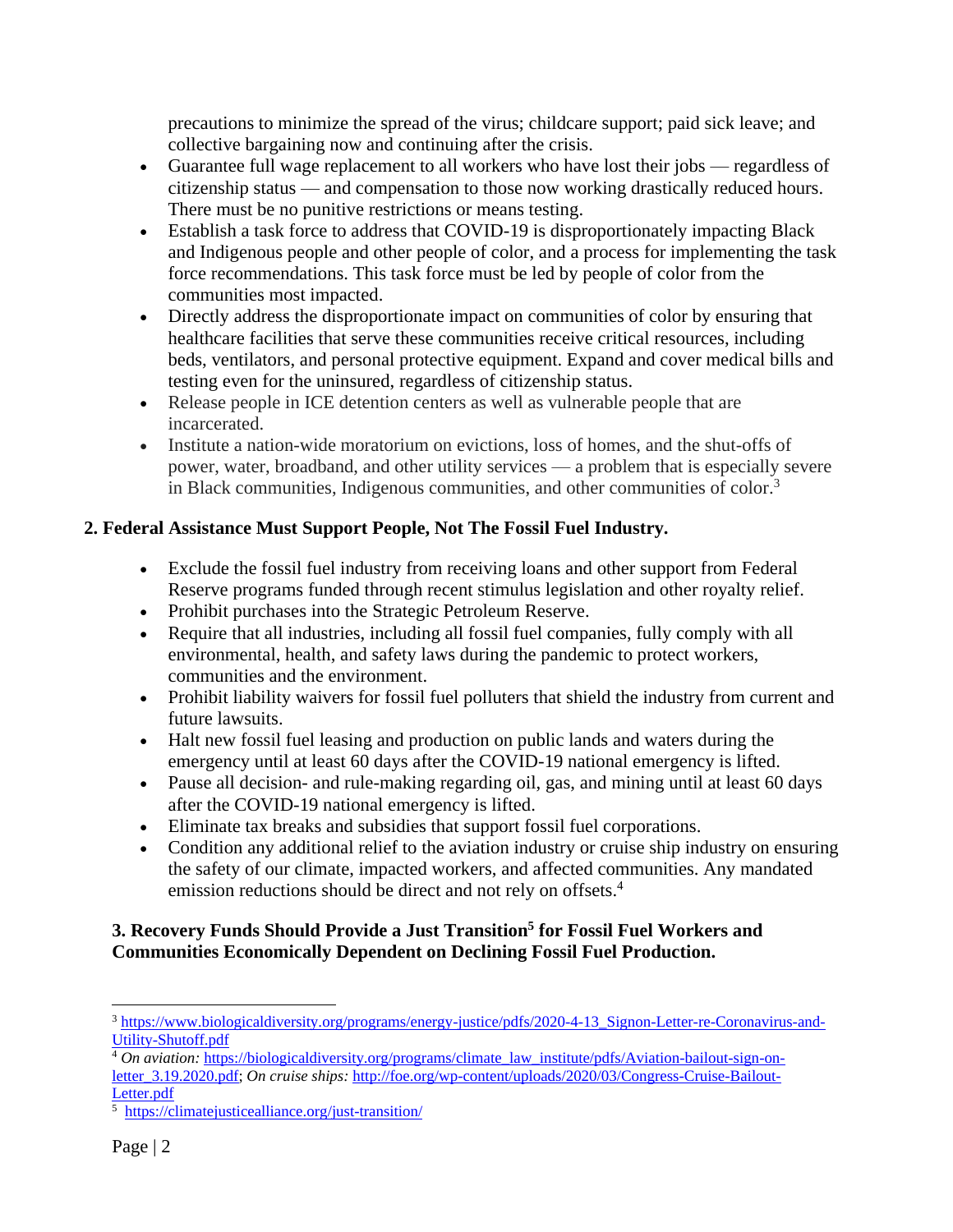- Ensure that impacted workers are provided with training programs that lead to alternative quality employment; wage replacement during the transition; relocation assistance; strong collective bargaining rights; retirement and early retirement options; guaranteed pensions and benefits; and other assurances so that all impacted people can provide for their families.
- Support communities that rely on tax revenue from dirty industries to keep and expand critical services like schools and hospitals, rebuild local economies and help them transition away from dirty industries.
- Create a fund to help communities that rely on revenue from dirty industries to build up their economies and transition away from polluters.
- Require an equity and environmental justice assessment of all funds including review by frontline stakeholders.

## **4. Congress Must Conduct Exhaustive Oversight of the Trump Administration and Financial Sector.**

- Ensure that the Trump Administration, the Federal Reserve, and other government agencies do not reward banks, investment firms, financial services companies or other institutions for their irresponsible bets on the future of fossil fuels.
- Ensure that financial institutions receiving loans or loan guarantees are not able to use those loans to finance fossil fuel infrastructure projects.
- Bolster the financial system by requiring banks, asset managers, hedge funds and other financial institutions to responsibly and swiftly phase out financing and investments in fossil fuels and transition to a just, renewable and sustainable economy.

Your leadership is especially urgent given that the same communities and workers overburdened by fossil fuel pollution are also vulnerable to the worst impacts of the global COVID-19 pandemic. Both within the United States and especially in the Global South, frontline communities are now facing the deadly impacts of both the coronavirus and the climate crisis. We need you to act now to protect people and families, not a handful of profiteering polluters.

Thank you for your consideration,

- 1. 350.org
- 2. Alliance for Affordable Energy
- 3. Amazon Watch
- 4. Anthropocene Alliance
- 5. Brighter Green
- 6. Center for Biological Diversity
- 7. Center for Climate Change and Health
- 8. Center for Climate Integrity
- 9. Center for International Environmental Law
- 10. Chesapeake Climate Action Network
- 11. Climate Hawks Vote
- 12. Climate Justice Alliance
- 13. Corporate Accountability
- 14. Detroiters Working for Environmental Justice
- 15. Earth Ethics, Inc.
- 16. Earth Ministry/Washington Interfaith Power & Light
- 17. Earthworks
- 18. Fire Drill Fridays
- 19. Food & Water Action
- 20. Friends of the Earth
- 21. Georgia Interfaith Power & Light, Inc (GIPL)
- 22. Global Witness
- 23. Green Latinos
- 24. Greenpeace USA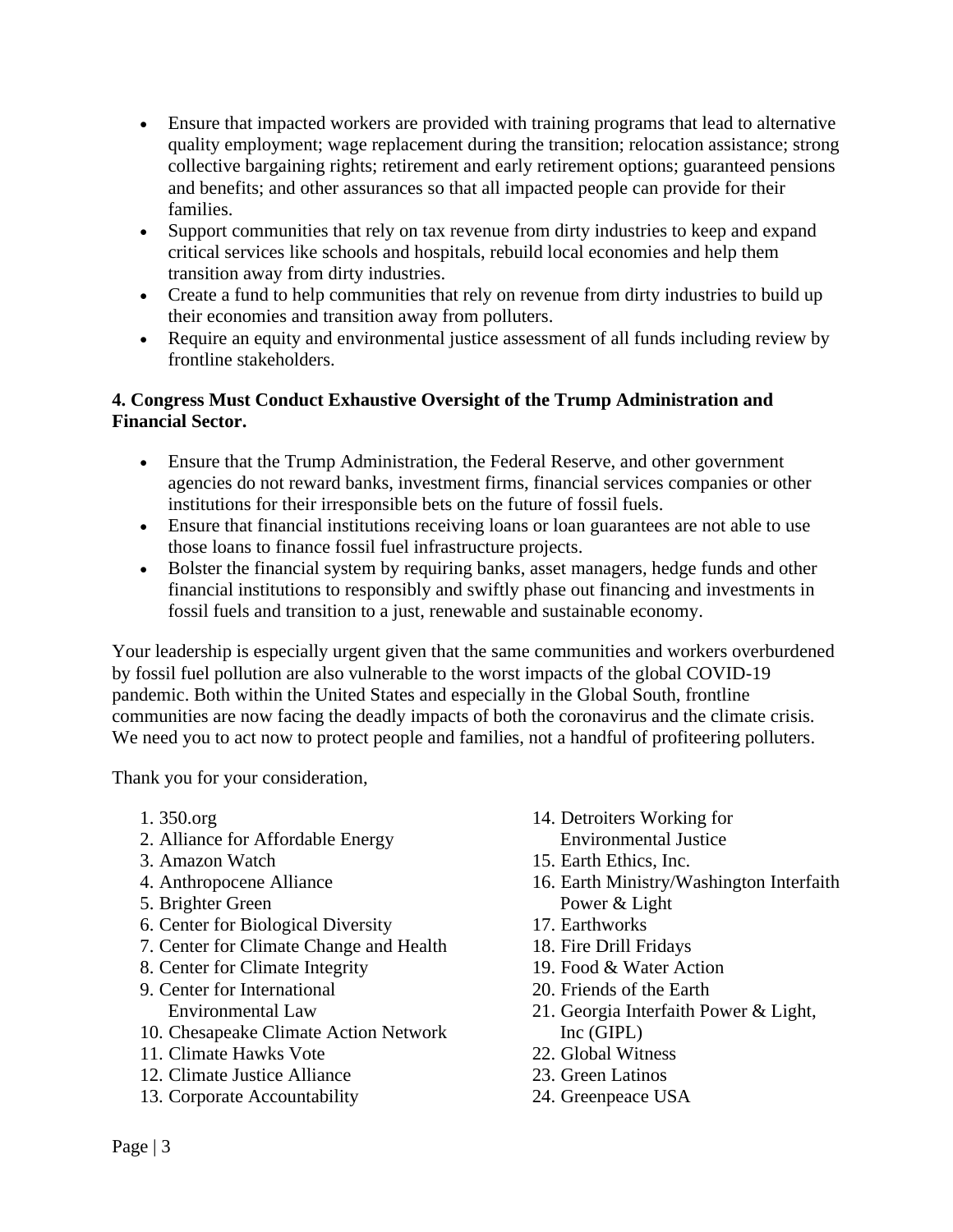- 25. Indigenous Environmental Network
- 26. Institute for Policy Studies Climate Policy Program
- 27. MI Interfaith Power & Light
- 28. Minnesota Interfaith Power and Light
- 29. North Carolina Interfaith Power & Light
- 30. Oil Change International
- 31. Olympic Climate Action
- 32. Oxfam America
- 33. Pacific Environment
- 34. Pennsylvania Interfaith Power & Light
- 35. People's Justice Council
- 36. Physicians for Social Responsibility
- 37. Power Shift Network
- 38. Progressive Democrats of America
- 39. Rachel Carson Council
- 40. Sierra Club
- 41. Sunrise Movement
- 42. Sustaining Way
- 43. SustainUS
- 44. Women's Earth and Climate Action Network (WECAN)
- 45. Women's Environment and Development Organization
- 46. Zero Hour
- 47. 198 methods
- 48. 350 Bay Area
- 49. 350 Chicago
- 50. 350 Colorado
- 51. 350 Conejo / San Fernando Valley
- 52. 350 Eastside
- 53. 350 Eugene
- 54. 350 Everett, WA
- 55. 350 Fairfax
- 56. 350 Maine
- 57. 350 Santa Barbara
- 58. 350 Santa Cruz
- 59. 350 Seattle
- 60. 350 Silicon Valley
- 61. 350 Spokane
- 62. 350 Triangle
- 63. 350Brooklyn
- 64. 350Greenbelt (Greenbelt Climate Action Network)
- 65. 350Kishwaukee
- 66. 350Marin
- 67. 350NJ-Rockland
- 68. 350PDX
- 69. 350Wenatchee
- 70. Advocates for Springfield, NY
- 71. Agricultural Missions, Inc
- 72. Allamakee County Protectors Education Campaign
- 73. Alliance for Climate Education (ACE)
- 74. Animals Are Sentient Beings, Inc.
- 75. Animas Valley Institute
- 76. Asian Pacific Environmental Network
- 77. Association for the Advancement of Sustainability in Higher Education (AASHE)
- 78. Azul
- 79. Battle Creek Alliance
- 80. Berks Gas Truth
- 81. Better Path Coalition
- 82. Beyond the Bomb
- 83. Big Reuse
- 84. Boston Climate Action Network
- 85. Breathe Project
- 86. Brooklyn For Peace
- 87. Bucks County Audubon Society
- 88. Cahaba Riverkeeper
- 89. California Communities Against Toxics
- 90. California Young Democrats
- 91. Call to Action CO
- 92. Campaign for America's Future
- 93. Canyon Country Rising Tide
- 94. Cape Downwinders
- 95. Carson Connected
- 96. CatholicNetwork.US
- 97. Cedar Lane Unitarian Universalist Church, Environmental Justice Ministry
- 98. Center for Environmental Health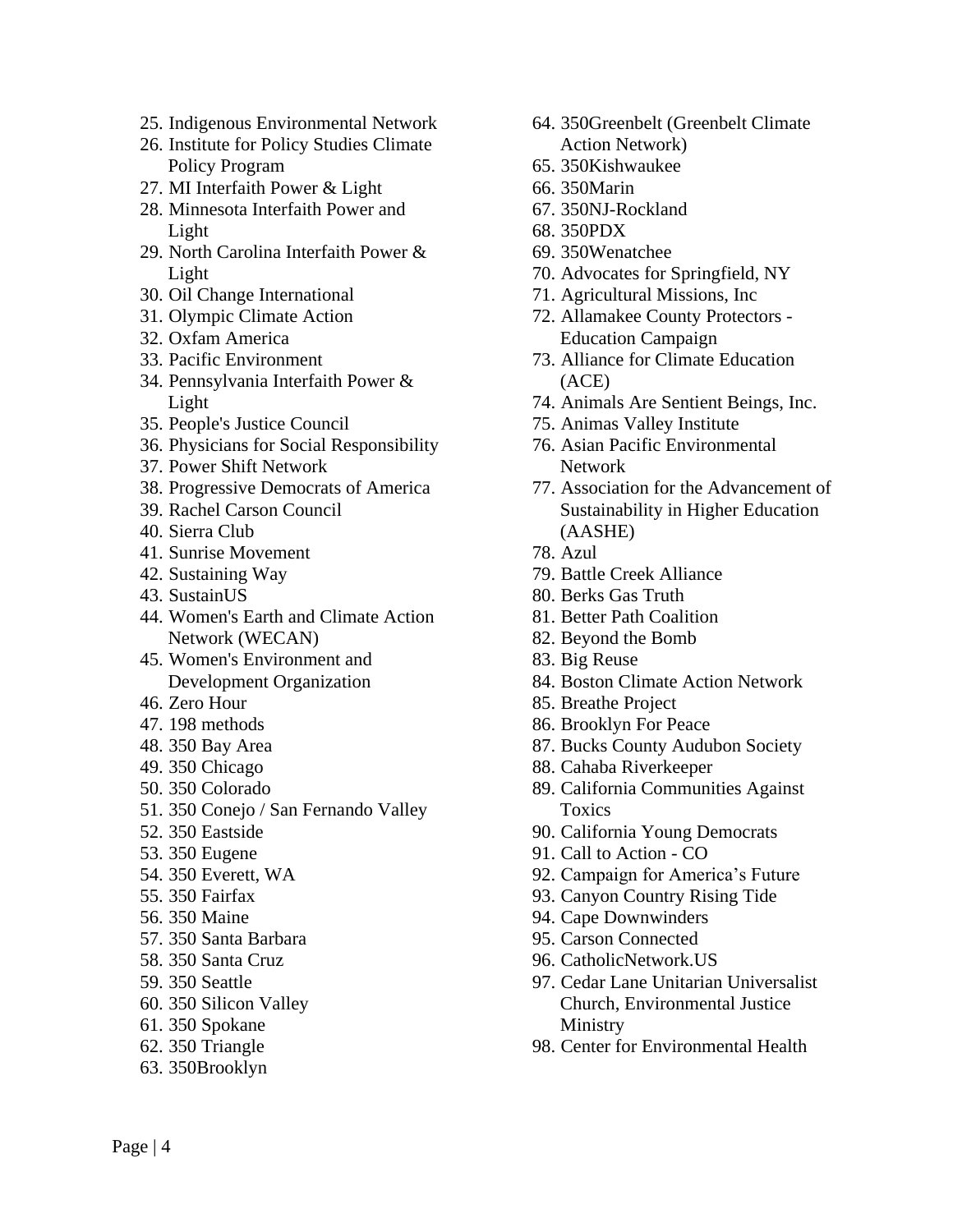- 99. CERBAT: Center for Environmentally Recycled Building Alternatives
- 100. Change Partnership
- 101. Church Women United in New York State
- 102. Citizen Action of New York
- 103. Citizens' Environmental Coalition
- 104. Citizens' Resistance at Fermi 2 (CRAFT)
- 105. Clean Ocean Action
- 106. Clean Water Action
- 107. CleanAirNow
- 108. Climable
- 109. Climate Action Alliance of the Valley
- 110. Climate Crisis Policy
- 111. Climate Health Now
- 112. Climate Justice Committee of CNY Solidarity Coalition
- 113. Climate Mobilization Project
- 114. ClimateMama
- 115. Co-op Power
- 116. Collaborative Center for Justice
- 117. Combine Together and Create Action Foundation
- 118. Concerned Health Professionals of New York
- 119. Conservation Congress
- 120. Conserve Southwest Utah
- 121. Cool Effect
- 122. Cooperative Energy Futures
- 123. Deep Green Resistance New York
- 124. Democratic National Committee Environment and Climate Crisis Council
- 125. Democratic Socialists of Salt Lake
- 126. Dēmos
- 127. Development Resource Group
- 128. Dietrick Institute for Applied Insect Ecology
- 129. Don't Waste Arizona
- 130. Earth Care
- 131. Eco-Poetry.org
- 132. ecoAmerica
- 133. EcoEquity
- 134. Ecosocialism Working Group, Democratic Socialists of America, Boston Chapter
- 135. EKOenergy
- 136. Elmirans and Friends Against Fracking
- 137. Endangered Habitats League
- 138. Endangered Species Coalition
- 139. Extinction Rebellion Kentucky
- 140. Fairbanks Climate Action Coalition
- 141. Fairmont Peace Group
- 142. Food Empowerment Project
- 143. Forest Hills Green Team
- 144. Frack Free Frostburg
- 145. FracTracker Alliance
- 146. Franciscan Action Network
- 147. FreshWater Accountability Project
- 148. Fresnans against Fracking
- 149. Fund for Wild Nature
- 150. Gas Free Seneca
- 151. George Mason University Center for Climate Change Communication
- 152. Geos Institute
- 153. Global Alliance for Incinerator Alternatives
- 154. Global Exchange
- 155. Global Network Against Weapons & Nuclear Power in Space
- 156. Grassroots Global Justice
- 157. Great Old Broads for Wilderness
- 158. Greater Boston Physicians for Social Responsibility
- 159. Greater New York Labor- Religion **Coalition**
- 160. Green America
- 161. Green Education and Legal Fund
- 162. Green Party of Nassau County
- 163. Green Retirement, Inc.
- 164. Green River Action Network
- 165. Harford County Climate Action
- 166. Hazon
- 167. Harford County Climate Action
- 168. Healthy Gulf
- 169. Heirs To Our Oceans
- 170. Hip Hop Caucus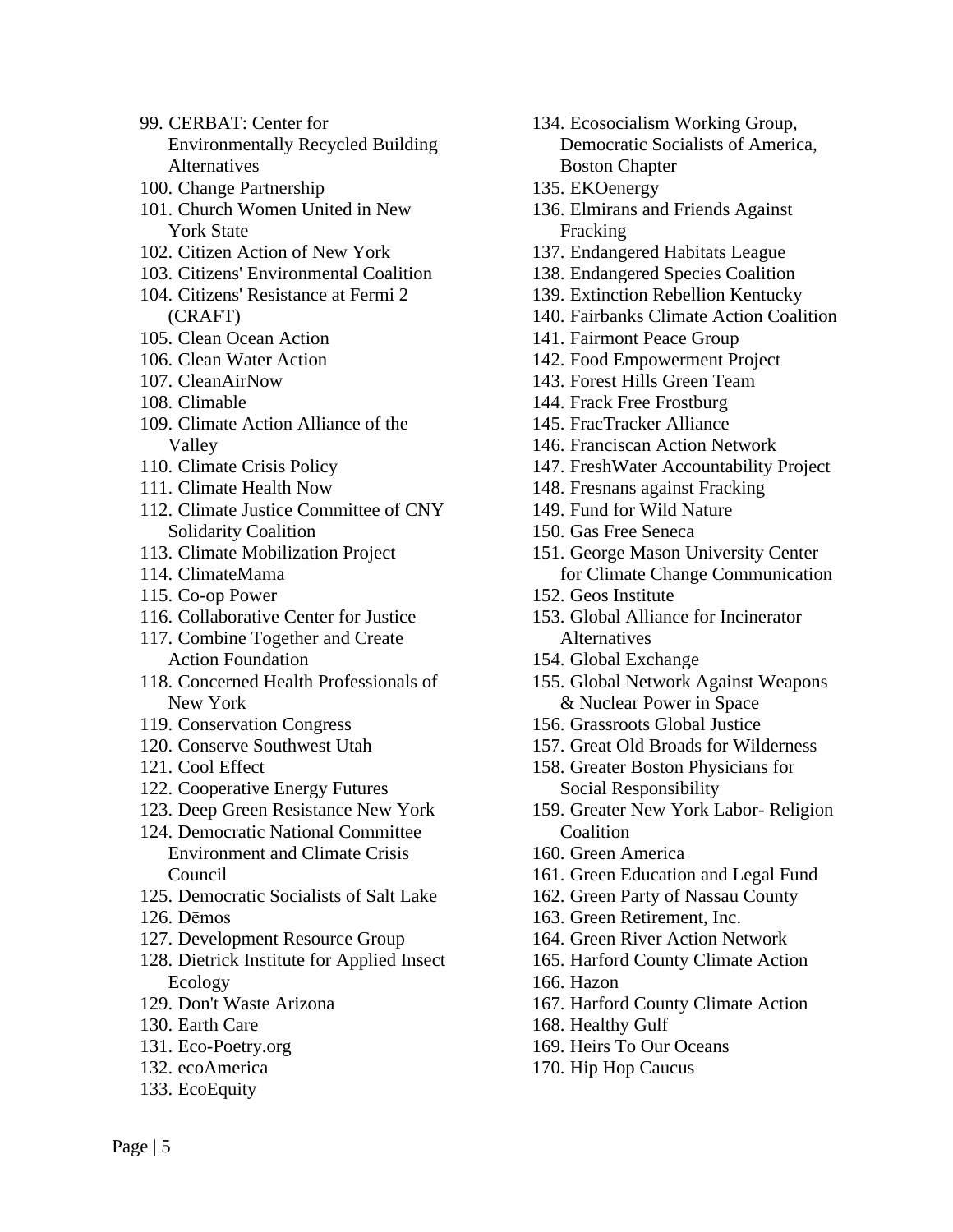- 171. Howard County Climate Action (Maryland)
- 172. Hudson River Sloop Clearwater, Inc.
- 173. Idle No More SF Bay
- 174. Idle No More SoCal
- 175. In the Public Interest
- 176. In the Shadow of the Wolf
- 177. Indivisible
- 178. Indivisible Howard County MD
- 179. inNative
- 180. Interfaith Power & Light
- 181. International Marine Mammal Project of Earth Island Institute
- 182. International Student Environmental Coalition
- 183. Iowa Citizens for Community Improvement
- 184. Judson Memorial Church
- 185. Kickapoo Peace Circle
- 186. KyotoUSA
- 187. Labor Network for Sustainability
- 188. Lahontan Audubon Society
- 189. LEAD Agency, Inc.
- 190. League of Women Voters of the United States
- 191. Living Rivers and Colorado Riverkeeper
- 192. Local Clean Energy Alliance
- 193. Long Beach 350
- 194. Long Island Progressive Coalition
- 195. Los Padres ForestWatch
- 196. Malach Consulting
- 197. Marcellus Protest
- 198. Maryland Legislative Coalition
- 199. Mazaska Talks
- 200. Mi Familia Vota
- 201. Michigan Climate Action Network
- 202. Mid-Missouri Peaceworks
- 203. Midwest Environmental Justice **Organization**
- 204. Milwaukee Riverkeeper
- 205. Mothers Out Front
- 206. Movement Rights
- 207. Multicultural Alliance for a Safe Environment
- 208. Nash Stop the Pipeline (Blue Ridge Environmental Defense League)
- 209. National Children's Campaign
- 210. National LGBTQ Task Force Action Fund
- 211. National Network for Immigrant & Refugee Rights
- 212. Nature Coast Conservation
- 213. NC WARN
- 214. New Energy Economy
- 215. New Jersey Student Sustainability **Coalition**
- 216. New Mexico Interfaith Power and Light
- 217. New Paltz Climate Action **Coalition**
- 218. New York Communities for Change
- 219. New Yorkers for Clean Power
- 220. No Sharon Gas Pipeline | Clean Energy Now
- 221. North American Climate, Conservation and Environment (NACCE)
- 222. North Carolina Council of Churches
- 223. Northern Jaguar Project
- 224. NY Buddhist Climate Action Network
- 225. NYCD16 Indivisible
- 226. Ocean Conservation Research
- 227. Oceanic Preservation Society
- 228. Ohio Interfaith Power & Light
- 229. On Behalf of Planet Earth
- 230. OneUpAction
- 231. Oregon Physicians for Social Responsibility
- 232. Organic Consumers Association
- 233. OVEC-Ohio Valley Environmental Coalition
- 234. Peace Action New York State
- 235. Pennsylvania Council of Churches
- 236. People for a Healthy Environment
- 237. People Power Solar Cooperative
- 238. People's Climate Movement Capital Region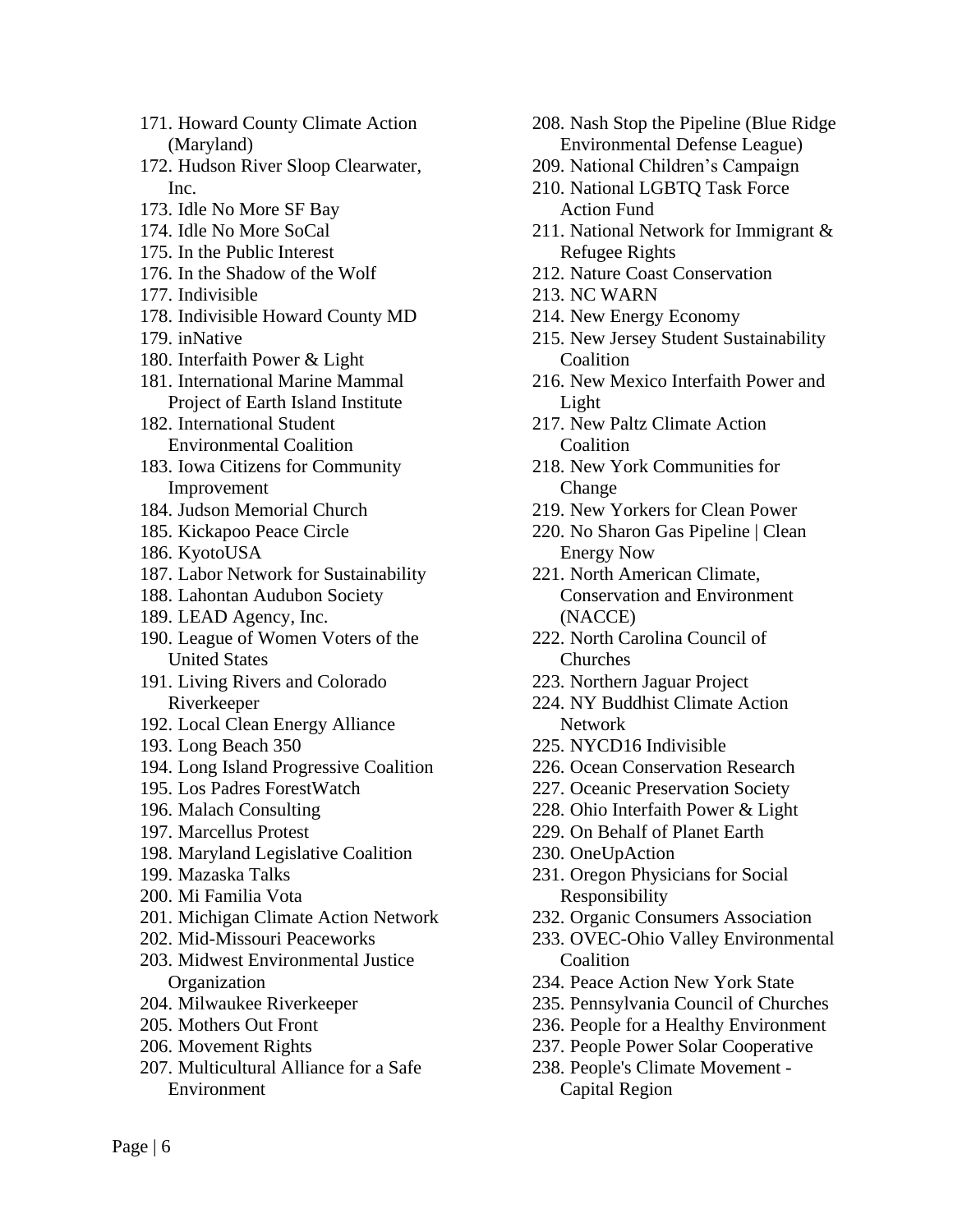- 239. Peoples Climate Movement NY
- 240. Physicians for Social Responsibility Colorado
- 241. Physicians for Social Responsibility Pennsylvania
- 242. Physicians for Social Responsibility, AZ Chapter
- 243. Portland Raging Grannies
- 244. Poweshiek Jasper Green Party
- 245. Preserve Giles County
- 246. Preserve Monroe
- 247. Progressive Action of Lower Manhattan
- 248. Project Coyote
- 249. Property Rights and Pipeline Center
- 250. Public Citizen
- 251. Publish What You Pay-US
- 252. Puget Sound Sage
- 253. Rainforest Action Network
- 254. Raptors Are The Solution
- 255. ResistSpectra
- 256. Resource Renewal Institute
- 257. RESTORE: The North Woods
- 258. Rincon-Vitova Insectaries
- 259. Rio Grande International Study Center
- 260. Rise and Resist
- 261. Rising Tide Chicago
- 262. Riverdale Jewish Earth Alliance
- 263. ROC Progressive Action
- 264. Rogue Climate
- 265. RootsAction.org
- 266. Sane Energy Project
- 267. Santa Barbara Standing Rock Coalition
- 268. Santa Cruz Climate Action Network
- 269. Save Our Illinois Land
- 270. SAVE THE FROGS!
- 271. SEED (Securing Economic and Energy Democracy for SW NM)
- 272. Seeding Sovereignty
- 273. Seneca Lake Guardian
- 274. Seven Circles Foundation
- 275. Signal Fire
- 276. Sisters of Charity Federation
- 277. Sisters of Mercy of the Americas Justice Team
- 278. Sisters of St. Dominic of Blauvelt, New York
- 279. Sisters of St. Francis of Philadelphia
- 280. SoCal 350 Climate Action
- 281. Social Eco Education-LA
- 282. SoDak350
- 283. Sojourners
- 284. South Asian Fund For Education, Scholarship and Training (SAFEST)
- 285. Southwest Native Cultures
- 286. Spottswoode Winery, Inc.
- 287. Stone Quarry House
- 288. Stop the Algonquin Pipeline Expansion
- 289. Straits Area Concerned Citizens for Peace, Justice and Environment
- 290. Sullivan Alliance for Sustainable Development
- 291. Sunflower Alliance
- 292. Sunrise Movement Dallas
- 293. Sunrise Movement Santa Barbara
- 294. Surfrider Foundation
- 295. Sustainable Medina County
- 296. Sustainable Warwick
- 297. Sustainable Wellesley
- 298. Syracuse Cultural Workers
- 299. Takoma Park Mobilization Environment Committee
- 300. Texas Campaign for the Environment
- 301. The CLEO Institute
- 302. The Climate Center
- 303. The Climate Reality Project: Philadelphia and Southeastern PA **Chapter**
- 304. The Forest Foundation, Inc.
- 305. The Imani Group
- 306. The Rewilding Institute
- 307. The River Project
- 308. Three Parks Independent **Democrats**
- 309. Tikkun's Network of Spiritual Progressives